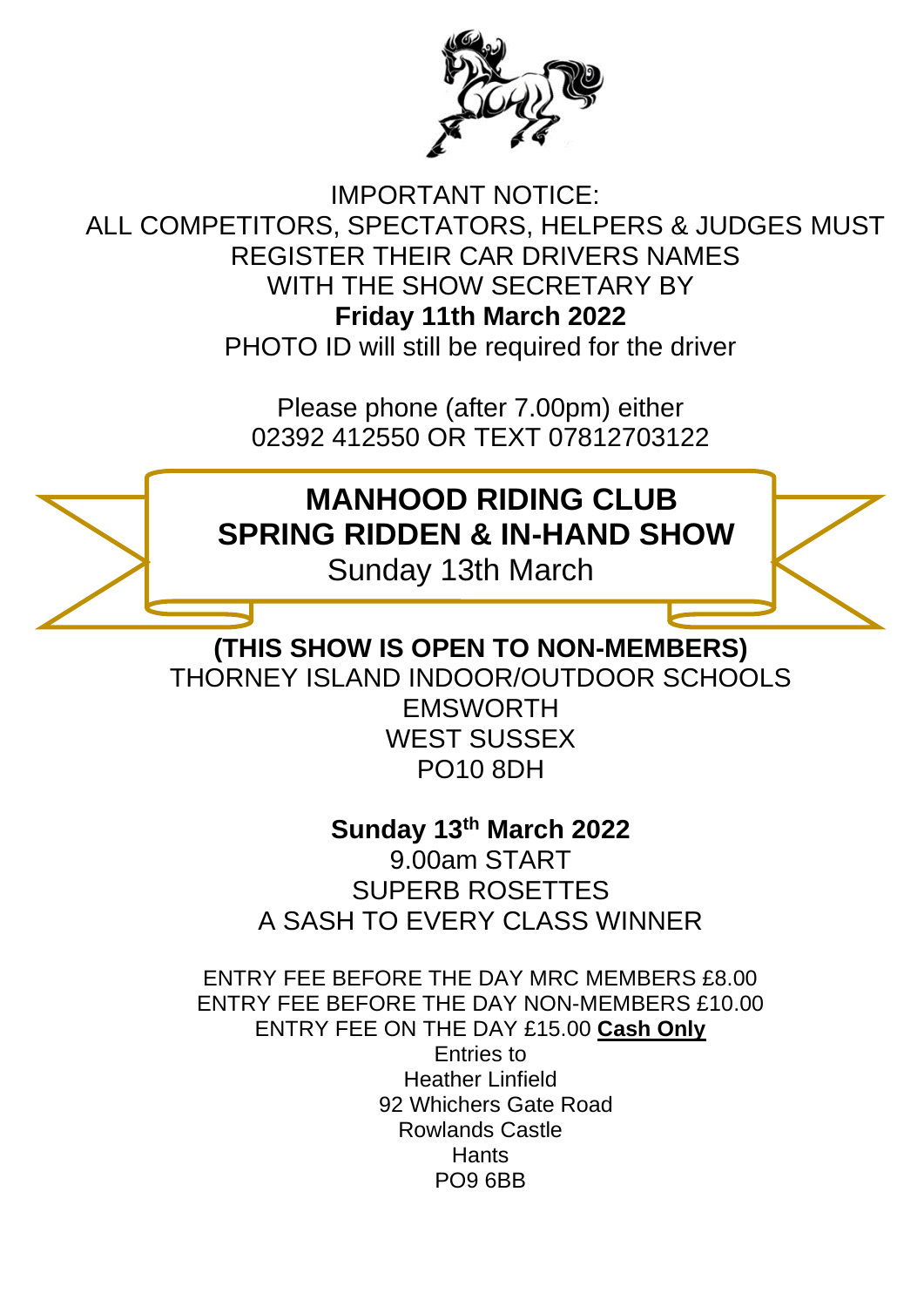### **RING 1 IN-HAND - INDOOR SCHOOL**

#### **JUDGE: Mr B Orchard**

- CLASS 1. YOUNGSTOCK, 1, 2 & 3 YEARS OLD Any breed Will split if sufficient entries. PLEASE MARK ON ENTRY FORM WHETHER A YEARLING, TWO YEAR OLD OR THREE YEAR OLD
- CLASS 2. MOUNTAIN & MOORLAND OPEN. Any age Will split if sufficient entries PLEASE MARK ON ENTRY FORM WHAT BREED
- CLASS 3. COB TYPES, HEAVY & HAIRIES & DRIVING TYPES. Any age
- CLASS 4. YOUNG HANDLER 16 years and under. Rosettes to all
- CLASS 5. MINIATURE/SHETLAND PONIES. Any age

#### Championship 1<sup>st</sup> and 2<sup>nd</sup> from classes 1-5

#### **JUDGE: Miss L Smith**

- CLASS 6. RIDING TYPE Horse/Pony. Any Age
- CLASS 7. COLOURED PONY/HORSE. Any age
- CLASS 8. HUNTER TYPE/SHOW COB Horse/Pony. Any Age

Championship 1<sup>st</sup> and 2<sup>nd</sup> from classes 6-8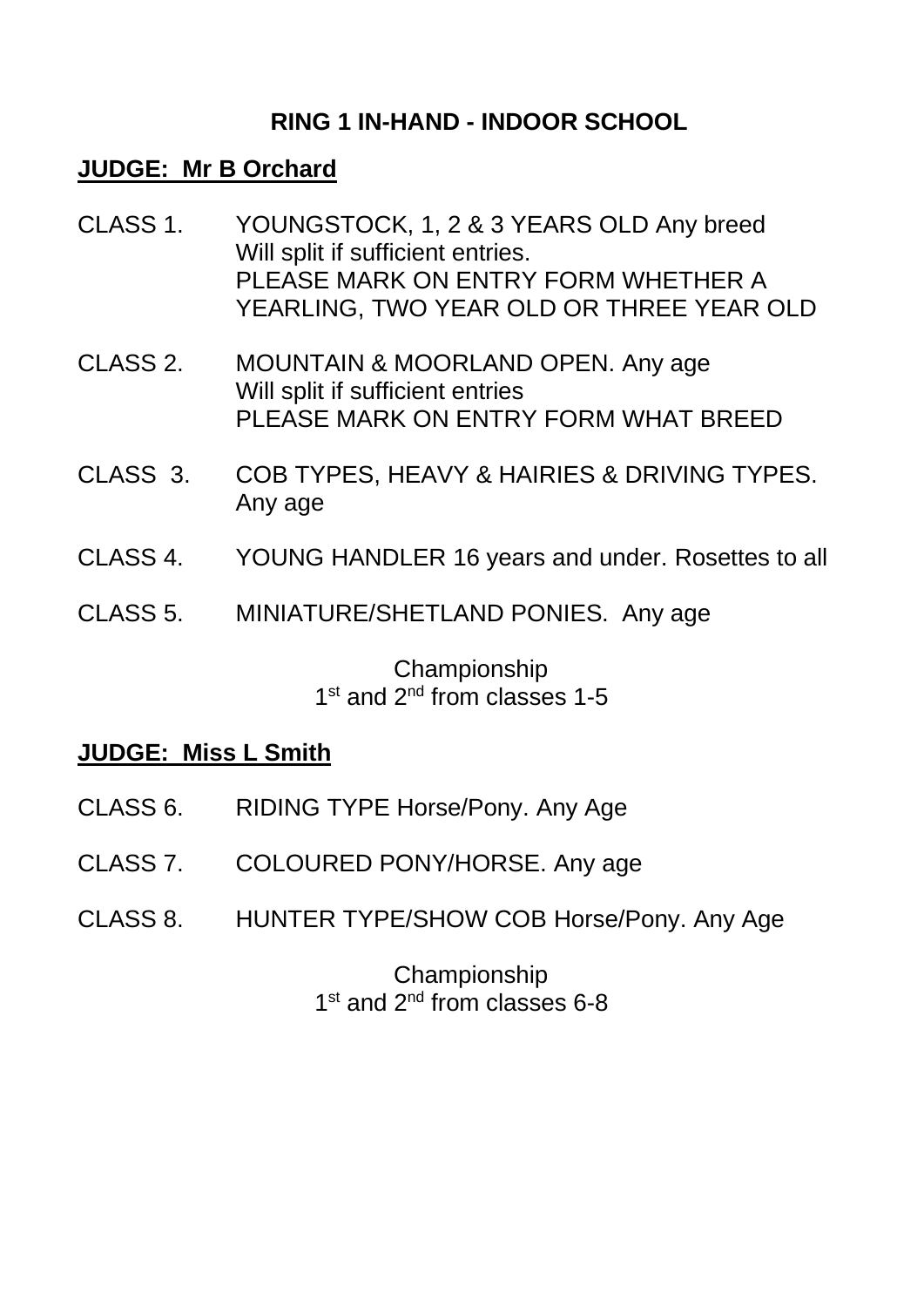## **JUDGE: Miss L Smith**

### **The below ridden classes will be split to keep the classes small and will be ideal for the start of the season**

| CLASS 9.  | WALK & TROT NOVICE Combination Not to have won a<br>$1st$ under saddle - no cantering                      |
|-----------|------------------------------------------------------------------------------------------------------------|
| CLASS 10. | NOVICE, Combination Not to have won a 1 <sup>ST</sup> under<br>saddle - Canter required in individual show |
|           | CLASS 11. OPEN RIDDEN, ANY BREED                                                                           |
|           | Championship<br>1 <sup>st</sup> and 2 <sup>nd</sup> from classes 9-11                                      |

# **RULES**

- 1. The committee of Manhood Riding Club will accept no responsibility for any injuries or damage caused to or by any person, horse or vehicle.
- 2. The judge's decision is final.
- 3. Any impolite or aggressive behaviour will result in that person/s being barred from the show with the loss of all their entry fees.
- 4. Anyone mounted on the show ground must be wearing a correctly fitting riding hat.
- 5. All children under 16, showing ponies in-hand must be wearing a correctly fitting riding hat.
- 6. No Children under 16, should be leading, showing or riding stallions of any breed or size.
- 7. No galloping other than in show ring.